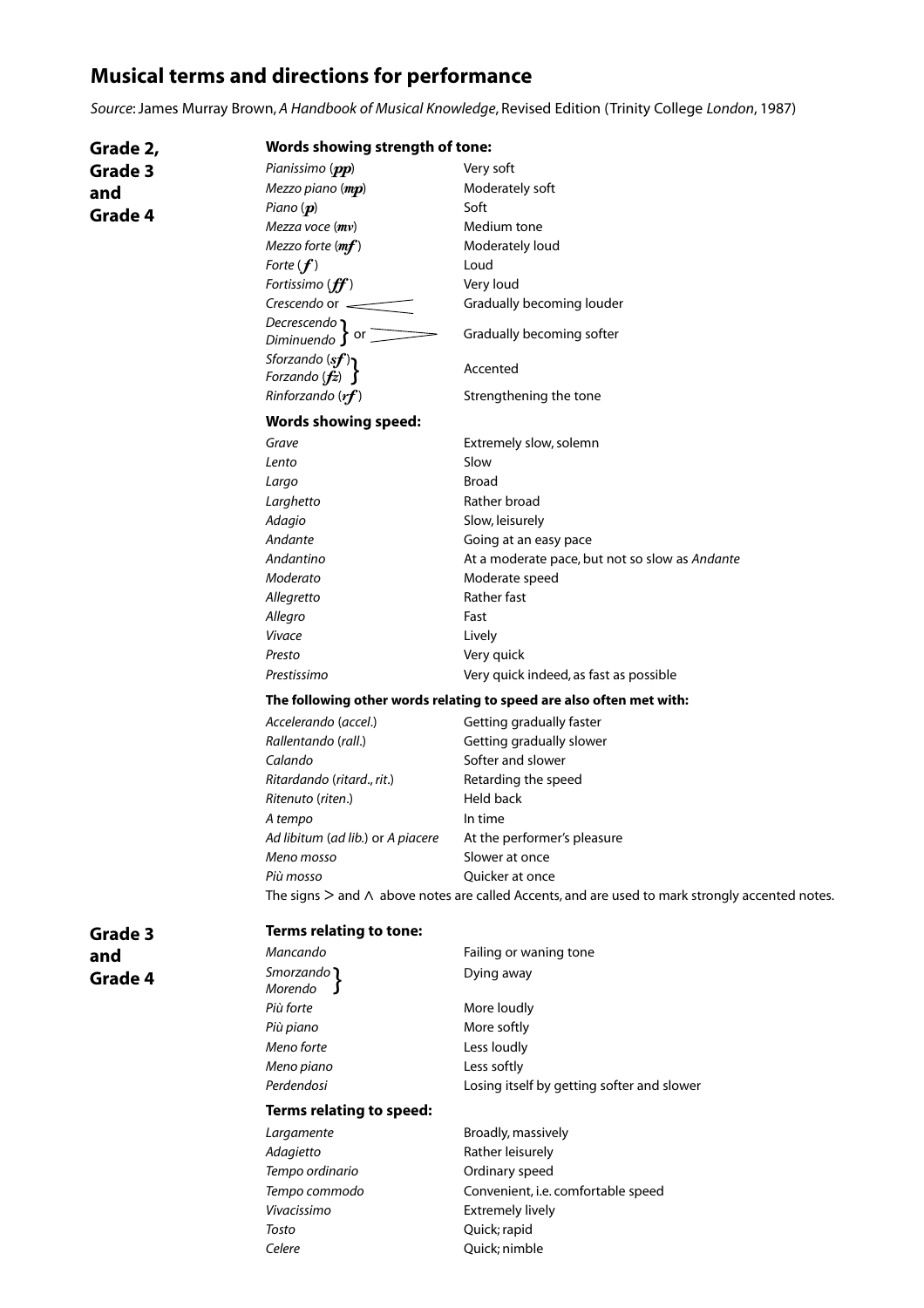| Veloce                                         | Swiftly                                                                                                                                                             |
|------------------------------------------------|---------------------------------------------------------------------------------------------------------------------------------------------------------------------|
| Stringendo (string.)<br>Stretto<br>Affrettando | Pressing onwards, hurrying the speed                                                                                                                                |
| Tempo Guisto                                   | In strict, or exact time                                                                                                                                            |
| Doppio Tempo,                                  |                                                                                                                                                                     |
| or Doppio Movimento                            | In double time, i.e. twice as fast as the preceding movement                                                                                                        |
| L'istesso tempo                                | In the same time as the preceding movement. This term is<br>used when the time signature is changed, but the beats are still<br>to be of the same length as before. |
| Tempo Primo                                    | At the same speed as at first                                                                                                                                       |

*Più lento* More slowly

# **Grade 4**

## **Italian words indicating expression, etc:**

| Agitato                    | In an agitated manner                                                                                                       |
|----------------------------|-----------------------------------------------------------------------------------------------------------------------------|
| Animato                    | Animated                                                                                                                    |
| Appassionato               | Impassioned                                                                                                                 |
| Cantabile; Cantando        | In a singing style                                                                                                          |
| Capriccioso                | Fanciful; capricious                                                                                                        |
| Con anima                  | With soul, i.e. life                                                                                                        |
| Con brio                   | With vivacity, brilliance                                                                                                   |
| Con espressione            | With expression                                                                                                             |
| Con energia                | With energy or force                                                                                                        |
| Con fuoco                  | With fire                                                                                                                   |
| Con grazia                 | With grace                                                                                                                  |
| Con moto                   | With motion, i.e. rather fast                                                                                               |
| Con spirito                | With spirit                                                                                                                 |
| Con tenerezza              | With tenderness                                                                                                             |
| Deciso                     | Decided, i.e. with firmness                                                                                                 |
| Delicato                   | Delicately; refined                                                                                                         |
| Dolce                      | Sweetly, gently                                                                                                             |
| Energico                   | In an energetic manner                                                                                                      |
| Espressivo                 | Expressively                                                                                                                |
| Forza                      | Force or emphasis                                                                                                           |
| Furioso                    | Impetuously; with fury                                                                                                      |
| Giusto                     | Right; exact; strict                                                                                                        |
| Grandioso                  | Grandly                                                                                                                     |
| Grazioso                   | Gracefully; daintily                                                                                                        |
| Legato                     | Smoothly and connectedly                                                                                                    |
| Leggiero                   | Lightly                                                                                                                     |
| Maestoso                   | Majestic                                                                                                                    |
| Marcato                    | Marked                                                                                                                      |
| Martellato                 | With great force; hammered                                                                                                  |
| Mesto                      | In a pensive, sad manner                                                                                                    |
| Mosso                      | Moved, i.e. fast                                                                                                            |
| Pesante                    | Heavily; in a ponderous manner                                                                                              |
| Piacevole                  | In a pleasing manner                                                                                                        |
| Pomposo                    | Pompously                                                                                                                   |
| Risoluto                   | In a resolute manner                                                                                                        |
| Rubato                     | Robbed (flexible in time); see tempo rubato                                                                                 |
| Scherzando; Scherzoso      | In a sprightly, playful manner                                                                                              |
| Semplice                   | Simply                                                                                                                      |
| Serioso                    | Seriously                                                                                                                   |
| Sonore                     | Sonorous                                                                                                                    |
| Sostenuto                  | Sustained                                                                                                                   |
| Sotto voce                 | In a subdued manner; in an undertone                                                                                        |
| Tempo rubato               | Robbed time; the slight alterations by acceleration or retardation<br>which a performer makes for the purpose of expression |
| Teneramente; Con tenerezza | Tenderly                                                                                                                    |
| Tranquillo                 | Tranquilly                                                                                                                  |
| Vivo; Con vivacita         | With vivacity                                                                                                               |
|                            |                                                                                                                             |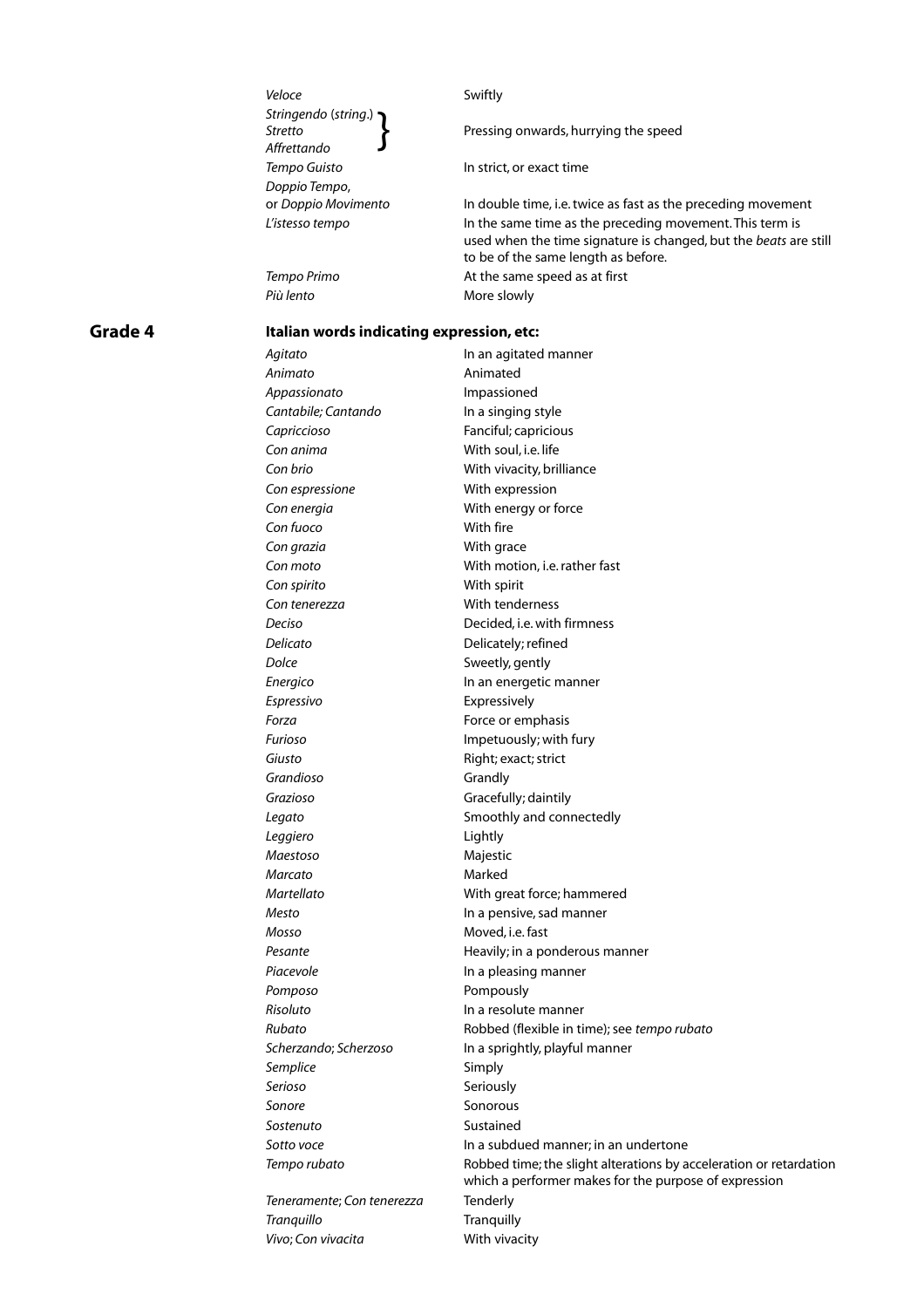## **Grade 4 ... continued**

#### **Italian Adjectives, Prepositions, etc., used before other words:**

*A* At; for; with; to; by; in *Al, All', Alla* In the style of; to the *Assai* Very, fairly *Bene* or *Ben* Well *Con* With *Da* From *Dal* From the; *Dal segno*, from the sign *Di* Of the *Il* or *La* The *Ma* But *Meno* Less *Mezzo* Half *Molto* or *Di molto* **Much**; very much *Non* Not *O* Either; or *Più* More *Pochettino* Very little *Poco* or *Un poco* A little *Quasi* Almost; as it were; as if *Sempre* Always *Senza* Without *Sul'*; *Sull'*; *Sulla* On the *Tanto* As much *Troppo* Too; too much *Un* or *Una* A; an; one

The above words are often found in conjunction with the other words already listed. Examples of these compound terms are:

| Allegro animato          | Quick; animated                              |
|--------------------------|----------------------------------------------|
| Allegro commodo          | A convenient Allegro-comfortably fast        |
| Allegro con anima        | Quick, with life (spirit)                    |
| Allegro con fuoco        | Quick, with fire                             |
| Allegro moderato         | Moderately quick                             |
| Allegro molto            | Very quick                                   |
| Allegro non tanto        | Not so quick                                 |
| Allegro non troppo       | Not too quick                                |
| Allegro vivace           | Lively and brisk                             |
| Poco a poco cresc.       | Getting louder little by little              |
| Andante con moto         | A trifle faster than Andante alone           |
| Andante quasi Allegretto | Faster than Andante, almost as if Allegretto |
| Ben marcato              | Well marked                                  |
| Meno allegro             | Less quick                                   |
| Sempre più crescendo     | Continually increasing in tone               |
| Presto assai             | Very quick                                   |
|                          |                                              |

#### **Italian words conveying general directions to the performer:**

*Bis* (*Italian and Latin*) Twice. Short passages, such as a single bar or two bars which are to be played or sung twice, have the Latin word *Bis* (i.e. twice) written over or under a slur:



**Come prima** As at first **Come sopra** As above

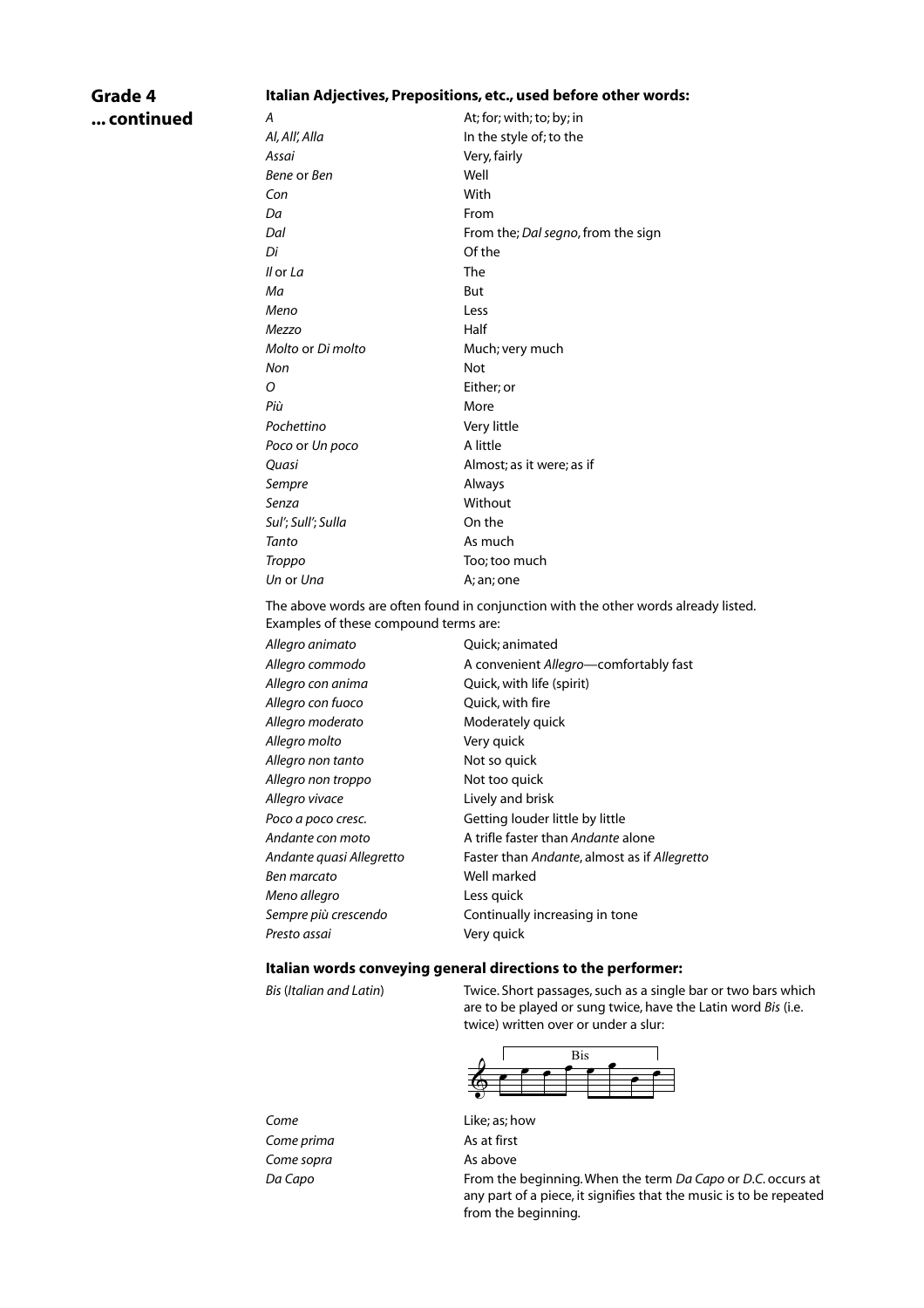| ed | Da Capo al fine<br>Da Capo al Segno<br>Da Capo senza repetizione<br>Dal Segno<br>Fine | From the beginning to the word Fine<br>From the beginning to the sign $\mathcal X$<br>From the beginning, without repetition<br>From the sign $\mathcal X$<br>The end. A pause when placed over a double bar in the middle<br>of a piece means that the piece is to end there, after a Da Capo.<br>The word Fine is frequently used for this purpose instead of the<br>pause:<br>$\curvearrowright$                                                                                                                                                                                                                                                                                                                                                                                                                                                                                                                                                        |
|----|---------------------------------------------------------------------------------------|------------------------------------------------------------------------------------------------------------------------------------------------------------------------------------------------------------------------------------------------------------------------------------------------------------------------------------------------------------------------------------------------------------------------------------------------------------------------------------------------------------------------------------------------------------------------------------------------------------------------------------------------------------------------------------------------------------------------------------------------------------------------------------------------------------------------------------------------------------------------------------------------------------------------------------------------------------|
|    | Pedal or ped. (English)                                                               | In organ music this word is used to indicate the notes to be<br>played by the organist's feet. In piano music it indicates that<br>the right pedal is to be pressed down with the foot, and kept in<br>that position until the * (or a change of harmony) occurs, when<br>the pedal should be raised. The words Senza sordini are<br>generally understood in piano music to mean 'without<br>dampers' (i.e. with a free use of the right pedal); and Con sordini<br>to mean 'with dampers' (i.e. without the right pedal). In modern<br>music the words Una Corda indicate the use of the left pedal;<br>and the words Tre Corde show where it should be raised. The<br>student must not confuse the two words mutes and dampers. A<br>mute is any contrivance for merely decreasing the average<br>intensity of a sound; a damper is a piece of mechanism which<br>stops the vibration of the sound-producing apparatus, and so<br>causes actual silence. |
|    | Poco a poco<br>Repeat marks                                                           | Little by little<br>Dots when written <i>before</i> a double bar indicate that the music<br>is to be repeated from the previous double bar, or from the<br>beginning of the piece:<br>Dots when placed after a double bar indicate that the music to                                                                                                                                                                                                                                                                                                                                                                                                                                                                                                                                                                                                                                                                                                       |
|    |                                                                                       | the following double bar is to be repeated:<br>Repeat marks are only used for long passages intended for                                                                                                                                                                                                                                                                                                                                                                                                                                                                                                                                                                                                                                                                                                                                                                                                                                                   |
|    | $R.H.$ and $L.H.$                                                                     | repetition. For short passages of a bar or so, the word Bis is used.<br>These letters indicate the use of the Right Hand or Left Hand in<br>piano music:<br>Mano Destra (It.)<br>$M.D. = R.H.$<br>Mano Sinistra (It.)<br>$M.S. = L.H.$<br>Main Droite (Fr.)<br>$M.D. = R.H.$<br>Maine Gauche (Fr.)<br>$M.G. = L.H.$                                                                                                                                                                                                                                                                                                                                                                                                                                                                                                                                                                                                                                        |
|    | Segno                                                                                 | A sign. Al Segno means 'to the sign'. Dal Segno 'from the sign'.                                                                                                                                                                                                                                                                                                                                                                                                                                                                                                                                                                                                                                                                                                                                                                                                                                                                                           |
|    | Simile                                                                                | In the same manner                                                                                                                                                                                                                                                                                                                                                                                                                                                                                                                                                                                                                                                                                                                                                                                                                                                                                                                                         |
|    | Tenuto (Ten.)                                                                         | Held or sustained                                                                                                                                                                                                                                                                                                                                                                                                                                                                                                                                                                                                                                                                                                                                                                                                                                                                                                                                          |
|    | Volta                                                                                 | Turn; time. The signs 1ma volta (1st time) and 2da volta (2nd<br>time), or simply the figures 1 and 2, are often used in<br>conjunction with repeats; the bar or bars marked 1 are then to<br>be omitted at the repetition, and the bar or bars marked 2<br>played instead:                                                                                                                                                                                                                                                                                                                                                                                                                                                                                                                                                                                                                                                                                |
|    |                                                                                       | 2.<br>11.                                                                                                                                                                                                                                                                                                                                                                                                                                                                                                                                                                                                                                                                                                                                                                                                                                                                                                                                                  |

# **... continued**

**Grade 4** 

*Volti Subito* (*V*.*S*.) Turn over quickly to the next page